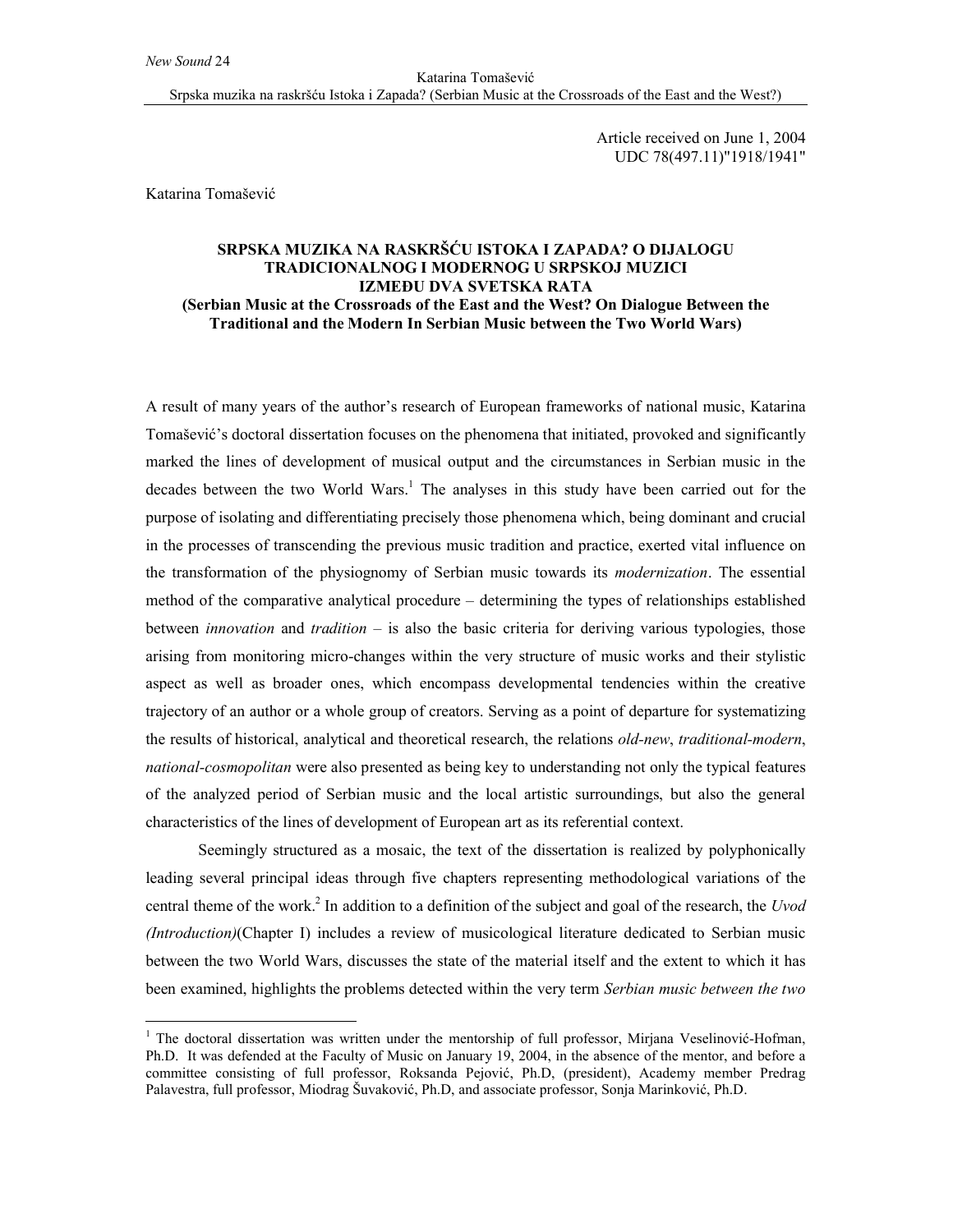$\overline{a}$ 

*World Wars* and points to a series of open questions regarding which our contemporary national musicology has still not reached consensus.

The premises for a discussion on the dynamic transformation of Serbian music between the two World Wars are presented in the first section of the *Diptych* (*Diptih*) dedicated to a *crossroads* as the central concept of the study (Chapter II). Functioning as a preface for reviewing the integral polemic context of an epoch at the crossroads of tradition, modernism and the avant-garde, the section entitled *Srpska muzika na raskršću Istoka i Zapada?* (*Serbian Music at the Crossroads of the East and the West?*) (IIA) brings an outlined description of the creative orientation of Miloje Milojević, Petar Konjović and Josip Slavenski as the key figures of the epoch, points out their choice for a course due either East or West and explains the antagonism between the poetics of the "Europeans" and the representatives of avant-garde trends. The topicality of the East-West dichotomy in the critical consciousness of the period's protagonists is an occasion to trace its origin and point, in outline, by recapitulating the centuries-long development trends of Serbian music, to the significance of interaction between *Orientalization* and *Europeanization* as the two key acultural processes in forming the cultural and artistic identity of the Balkan peoples. The following section of the *Diptych* dedicated to *crossroads* is realized on the theoretical plane (IIB). Resulting in the formation of a general model of types of creative communication, the theoretical discussion on crossroads is based on analyzing the key concepts of comparative and semiotic theoretical systems (*communication, dialogue, dynamics of an artistic phenomenon, horizon of expectation, influence*). Apart from discussing the crossroads as a point of convergence wherein individual creative communication is initiated, this section also treats of traditions and styles at the crossroads, as well as the hermeneutic circle as a unique crossroads at the centre of which is the work.

The third chapter of the dissertation, entitled *Prodor novina i otpor tradicije kao odlike duha vremena srpske kulture između dva svetska rata (The Penetration of Innovations and the Resistance of Tradition as a Characteristic of the Zeitgeist of Serbian Culture Between the Two World Wars)*, analyzes the questions of artistic communication at the crossroads of the traditional and modern age, elucidates the aspects of the reception of innovations and identifies the specificities of modernization processes, determined by a parallel operation of cultural models (civic, petit-bourgeois and anti-civic). Prolonging the debate on the interfusion and synthesis of the East and the West in Serbian artistic music, the section dedicated to the reception of Stevan Hristić's oratorio *Vaskrsenje (Resurrection)*  (1912) (IIIA) calls attention to a picture of Belgrade music life on the eve of World War I, points to the initial stylistic positions of the epoch's key figures and, introducing an exhaustive account of a polemic occasioned by the performance of the first oratorio in Serbian music, it points to the level of critical awareness of music in the context of the spirit of the time.

<sup>2</sup> The doctoral dissertation covers 341 pages together with the supplements (*Tables* and *Bibliography*, with a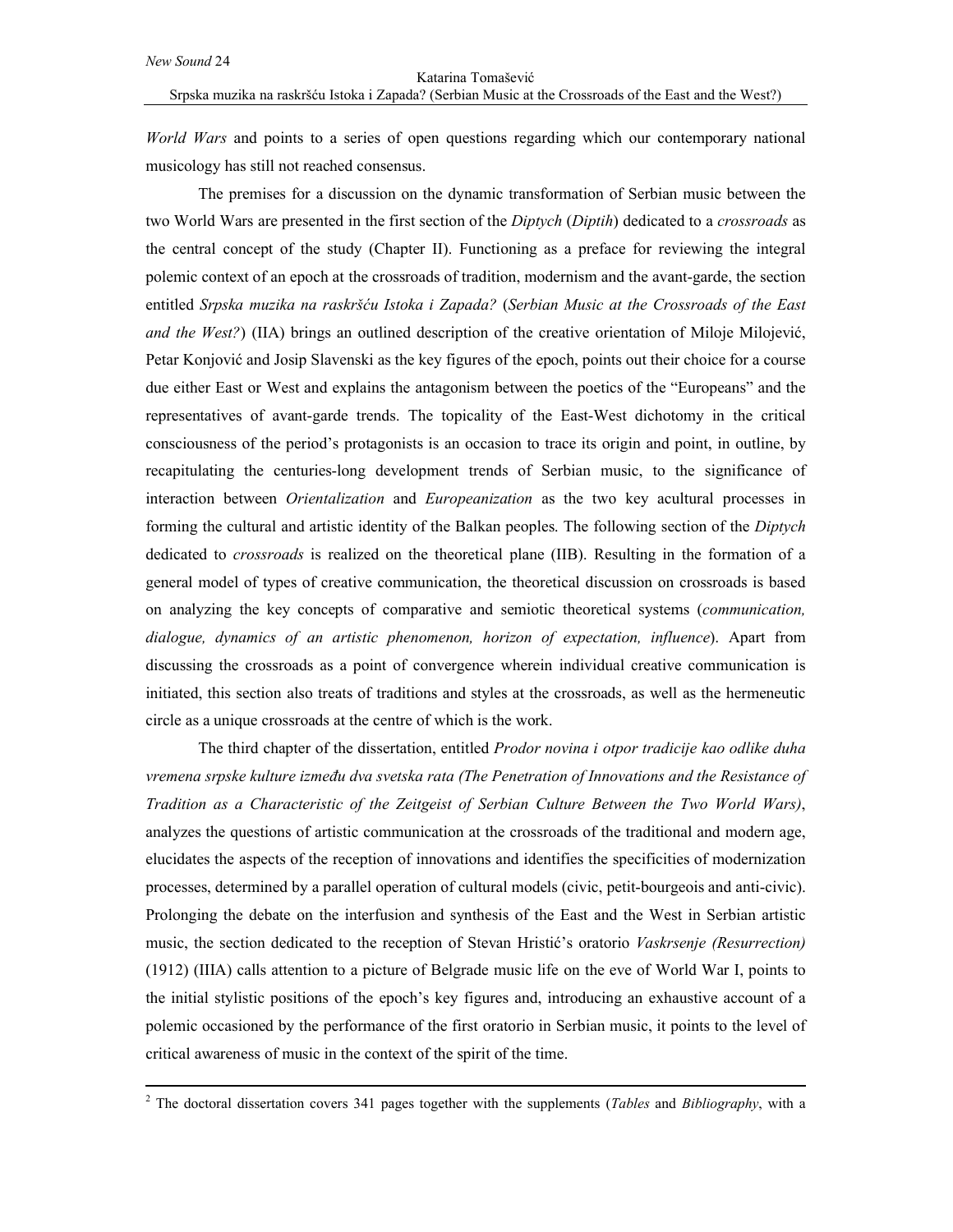## Katarina Tomašević

Srpska muzika na raskršću Istoka i Zapada? (Serbian Music at the Crossroads of the East and the West?)

The following chapter, *Beogradski kontrasti – eksplozija novina i eho reakcije (Belgrade Contrasts – An Explosion of Innovations and Echo Reactions)* (IIIB), discusses the phenomenon of fashion, mass culture and music as its segment, the altered social status of women musicians, as well as the expansion of the field of artistic communication due to the appearance of new media – the radio, film and records. Variegated, dynamic and full of sharp contrasts, the mosaic of information on the character and the effects of modernization processes in Belgrade's culture between the two World Wars is then completed by a description of reform changes that occurred in the organization system and physiognomy of artistic life (*Muzički život Beograda na raskršću starog i novog doba /Belgrade Music Life at the Crossroads of the Old and the New Age/*, IIIC). Special attention is paid to the founding of cultural institutions, the education of our musicians abroad, the sojourns and guest performances of foreign musicians in the Serbian milieu, the repertoire policy, the system of reception and articles on music published in professional magazines. The presentation of data on the evolution of the national opera and ballet, orchestral, choral and chamber music, on the importance and development of the music educational system, as well as on the role of professional magazines in broadening the horizons of the reading audience, runs uninterruptedly parallel to *identifying the moments when innovations were introduced into the given artistic practice* and drawing comparisons with circumstances in the evolution of literature and the fine arts.

In the following two steps (*Diptih o tradicionalnom i modernom /Diptych on the Traditional and the Modern/*, chapter IV), attention is focused first on the polemic context of the epoch of Serbian art between the two World Wars and then on the theoretical aspects of the "eternal dialogue between 'the old' and 'the new'" as a generative principle and a universal constant of European art development courses. A debate on the issue of Serbian national art's development strategy following World War I, conducted from the standpoints *pro et contra Europa*, is the subject of the first section (IVA) analyzing and systematizing poetical, aesthetical and ideological views of composers, writers, painters and representatives of art criticism. Special attention is paid to polemic dialogues and disputes wherein changes in the course of national art towards Europe, towards its East or West, are most clearly manifested. An older and wider dialogic context of European art is the subject of a theoretical analysis in *Rasprava o pojmovima (A Debate on Terms)* (IVB), initiated not only with the aim to systematically present relevant theoretical views on *tradition, the classical, the modern, the avant-garde, the national, a debate on 'the old' and 'the new'* and on the problem of *progress* in art, but also to definitely prepare a platform on which a typology of Serbian music between the two World Wars will be presented as the next step.

Identifying changes in the structure and expression of the music discourse of artists, perceiving the specificities of the stylistic transformation of Serbian music, distinguishing the

 $\overline{a}$